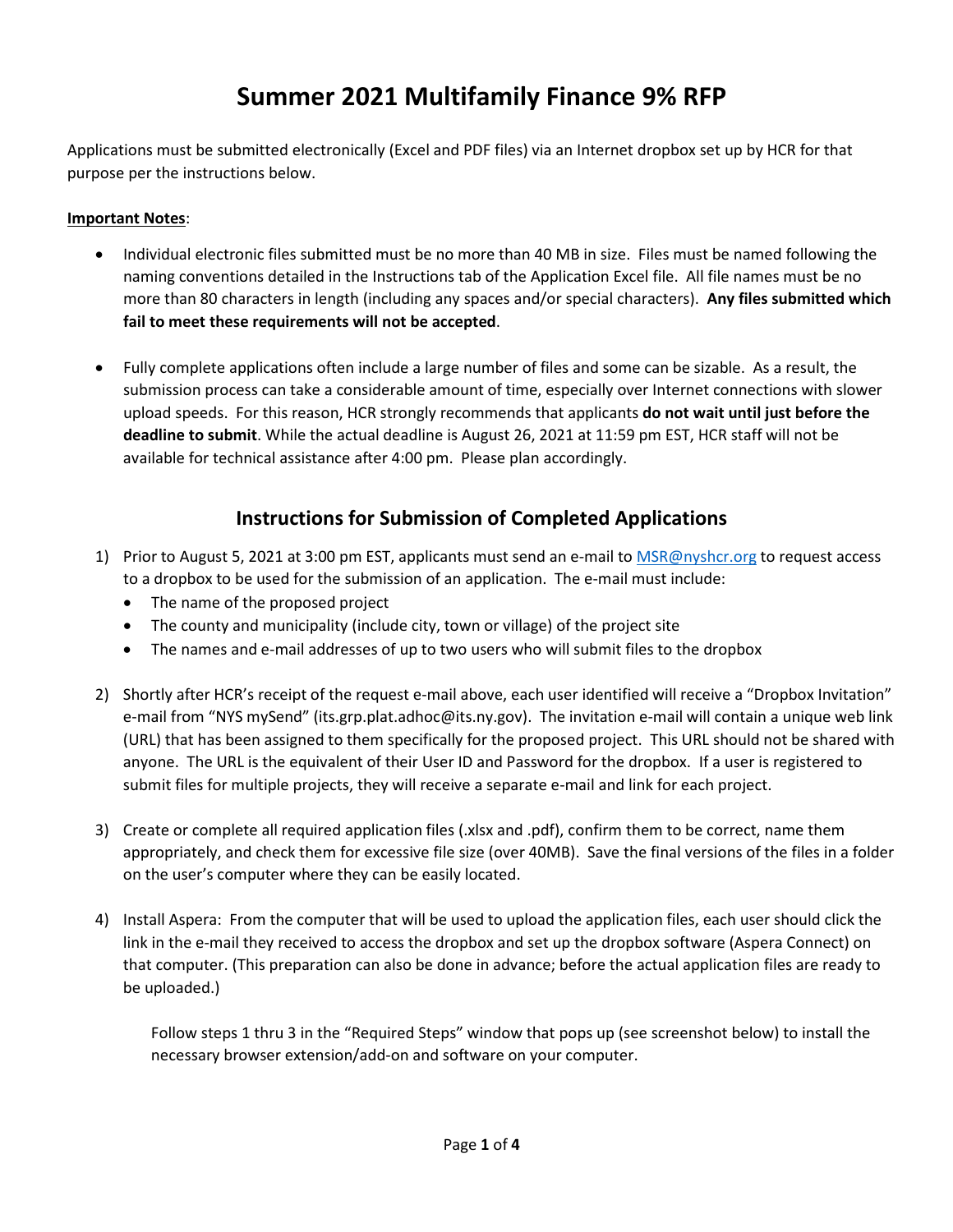|                                           |  |                                                             | $\mathbf x$ |  |  |  |
|-------------------------------------------|--|-------------------------------------------------------------|-------------|--|--|--|
| <b>Required Steps</b>                     |  |                                                             |             |  |  |  |
| or upgrade to IBM Aspera Connect 3.9.9.   |  | To enable Aspera uploads and downloads, you need to install |             |  |  |  |
| <b>New</b><br>Step 1                      |  | <b>Install Extension</b>                                    |             |  |  |  |
| Step 2                                    |  | <b>Download the App</b>                                     |             |  |  |  |
| Step 3                                    |  | <b>Install Connect</b>                                      |             |  |  |  |
| Already installed? Refresh / Troubleshoot |  |                                                             |             |  |  |  |

These steps will only need to be performed once on each computer that will be used to upload application files. You will know that you have successfully installed the required Aspera software and are ready to upload files when the Browse and Drag section (circled in green in the screenshot below) appears in the "Send to Dropbox:" webpage.

| Title*:           | Maximum length: 245 characters                            |                             |
|-------------------|-----------------------------------------------------------|-----------------------------|
| Note:<br>optional |                                                           |                             |
| Encryption:       | Maximum length: 8000 characters<br>Use encryption-at-rest |                             |
| Contents*:        | Browse for files<br><b>OR</b>                             | Drop Files and Folders Here |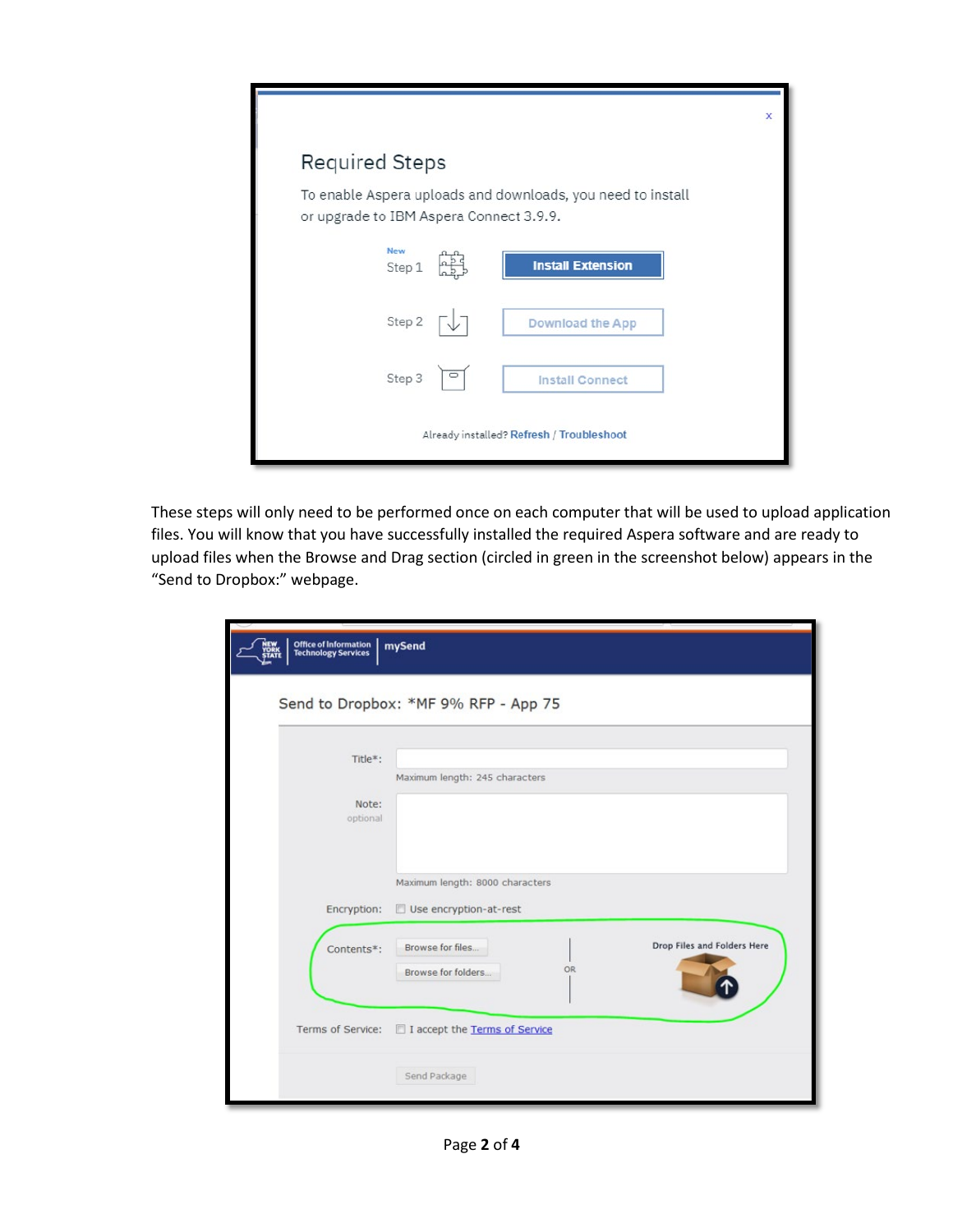More detailed technical instructions on the installation of the Aspera Connect browser extension and software, can be found on this webpage under the "Guided Installation" heading: [http://download.asperasoft.com/download/docs/connect/3.9.9/user\\_win/webhelp/index.html#dita/instal](http://download.asperasoft.com/download/docs/connect/3.9.9/user_win/webhelp/index.html#dita/installation.html) [lation.html](http://download.asperasoft.com/download/docs/connect/3.9.9/user_win/webhelp/index.html#dita/installation.html)

- 5) "Send" (upload) application files to the dropbox by following these steps:
	- a) Click the URL from the "Dropbox Invitation" e-mail
	- b) Use the Browse for Files/Folders or Drop Files/Folders tools (circled in green above) to navigate to the appropriate files on your computer and add them (see screenshot below)
	- c) Add a Title following this format: "*Project Name Package 1"*
	- d) DO NOT check the "Use encryption-at-rest" box
	- e) Check the "I accept the Terms of Service" box
	- f) Click the "Send Package" button (this action will also prompt the system to send an e-mail to you confirming that you are sending a package to the dropbox)

| Title*:           | Main Street Seniors Package 1                                                                                                                                        |
|-------------------|----------------------------------------------------------------------------------------------------------------------------------------------------------------------|
|                   | Maximum length: 245 characters                                                                                                                                       |
| Note:             |                                                                                                                                                                      |
| optional          |                                                                                                                                                                      |
|                   |                                                                                                                                                                      |
|                   | Maximum length: 8000 characters                                                                                                                                      |
|                   |                                                                                                                                                                      |
| Encryption:       | □ Use encryption-at-rest                                                                                                                                             |
| Contents*:        | Drop Files and Folders Here<br>Browse for files                                                                                                                      |
|                   | OR.                                                                                                                                                                  |
|                   | Browse for folders                                                                                                                                                   |
|                   |                                                                                                                                                                      |
|                   | ApplicationWorkbook.Main Str C:\Users\Gary\Desktop\Aspera\Test Files\Application<br>a <sup>1</sup>                                                                   |
|                   | AttachmentA4.Main Street Se C:\Users\Gary\Desktop\Aspera\Test Files\Attachment @                                                                                     |
|                   | AttachmentA5.Main Street Se C:\Users\Gary\Desktop\Aspera\Test Files\Attachment @                                                                                     |
|                   | AttachmentC1.Main Street Se C:\Users\Gary\Desktop\Aspera\Test Files\Attachment @                                                                                     |
|                   | ExhibitB5.Main Street Seniors C:\Users\Gary\Desktop\Aspera\Test Files\ExhibitB5.M @<br>UnderwritingWorkhook.Main C:\Users\Gary\Deskton\Aspera\Test_Eiles\Underwritin |
|                   | Remove All                                                                                                                                                           |
| Terms of Service: | I accept the Terms of Service                                                                                                                                        |
|                   |                                                                                                                                                                      |
|                   | Send Package                                                                                                                                                         |
|                   |                                                                                                                                                                      |

Page **3** of **4**